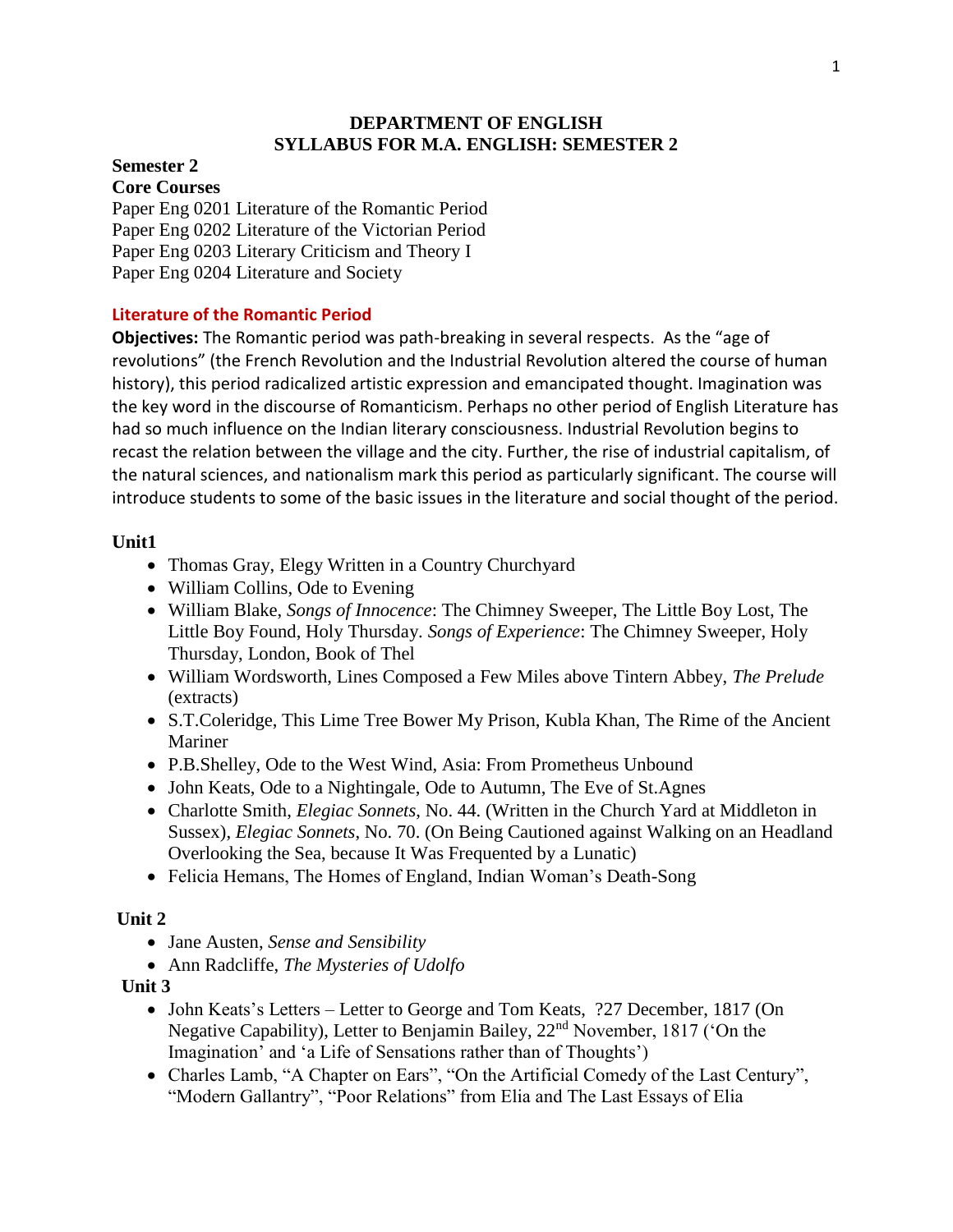- William Hazlitt, "On Actors and Acting.I and II", "On the Pleasure of Painting. I and II", "The Indian Jugglers" from Selected Essays (1917) edited by George Sampson
- De Quincey, "On the Knocking at the Gate, in Macbeth", " On Murder Considered as one of the Fine Arts"
- Mary Wollstonecraft, Selections from *A Vindication of the Rights of Woman*

# **Additional Readings**

- Burke, A Philosophical Inquiry into the Origin of Our Ideas of the Sublime and the Beautiful (1757)
- Goldsmith, Citizen of the World (1762), "An Essay on the Theatre: or A Comparison between Laughing and Sentimental Comedy" (1773)

# **Suggested Readings**

- Bate, Jonathan. Shakespeare and the English Romantic Imagination. Oxford: Clarendon Press, 1986.
- Bate, Walter Jackson. The Burden of the Past and the English Poet, Cambridge, MA: Harvard UP, 1970.
- Bloom, Harold (ed.). Romanticism and Consciousness. New York: W.W. Norton & Co. 1970.
- Brown, Marshall (ed.). The Cambridge History of Literary Criticism, vol. 5: Romanticism. New York: CUP, 2000.
- de Man, Paul. The Rhetoric of Romanticism. New York: Columbia University Press, 1984.
- Fulford, Tim and Peter Kitson (eds.). Romanticism and Colonialism: Writing and Empire, 1780–1830. Cambridge: CUP, 1998.
- Marilyn Gaull, Romanticism: The Human Context (Norton, 1988)
- M.H. Abrams, The Mirror and the Lamp: Romantic theory and the Critical Tradition. New
- York, 1953.
- Wolfson, Susan. Borderlines: The Shiftings of Gender in British Romanticism. Stanford: Stanford UP, 2006.
- Ernest Dressel North. The Wit and Wisdom of Charles Lamb. New York, London: Putnam, 1892.
- M. Kirkham, Jane Austen, Feminism and Fiction. Brighton, 1983.
- M. Butler, Romantics, Rebels and Reactionaries: English Literature and its Background.
- Oxford,1981.
- M.Praz, The Romantic Agony (London 1933)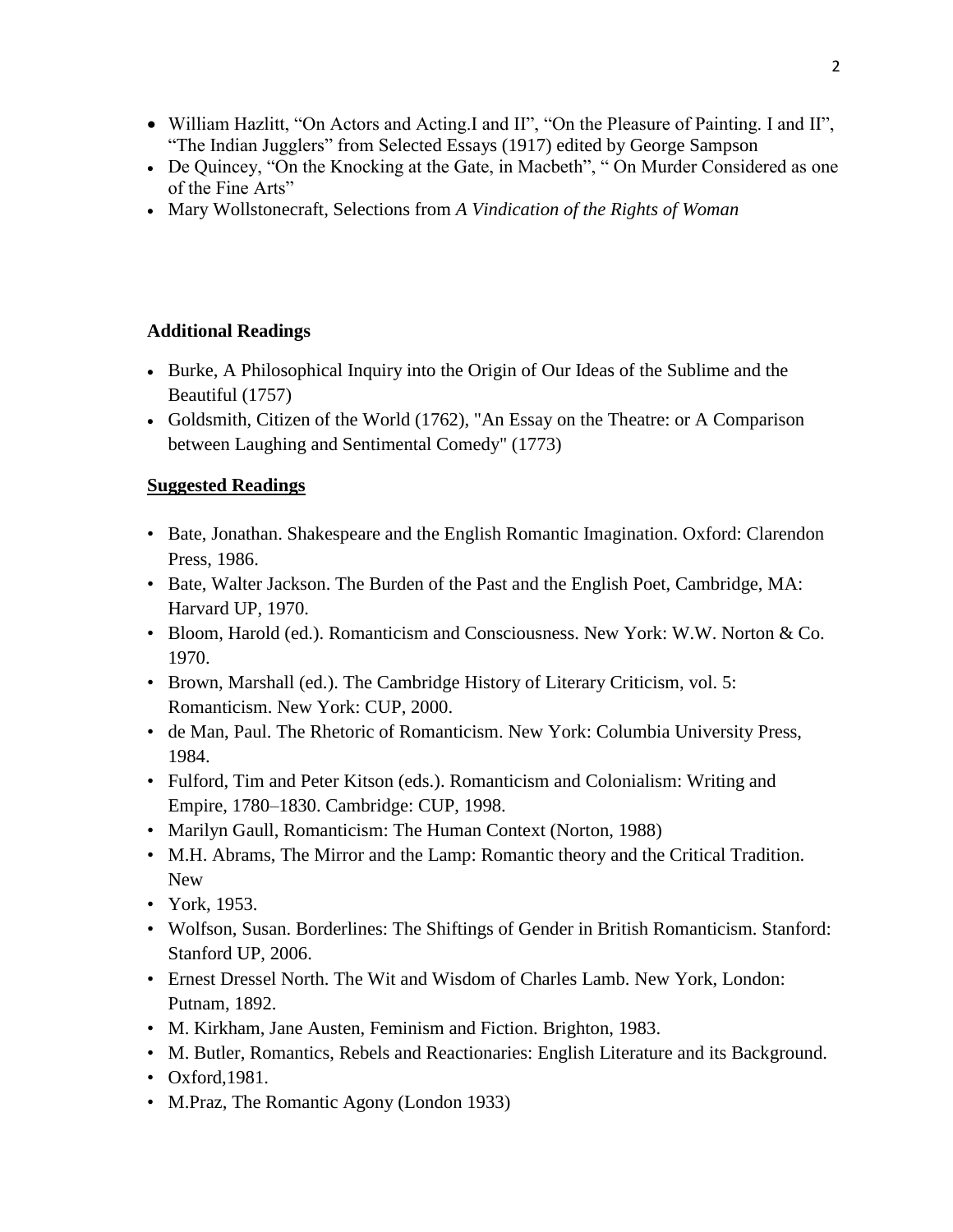- K.Raine, William Blake (London, 1970)
- S. Prickett, Coleridge and Wordsworth and the Poetry of Growth (Cambridge, 1970)
- S.M. Sperry, Keats, the Poet (Princeton, 1973)
- D. King-Hele, Shelley, His Thought and Work (London, 1960)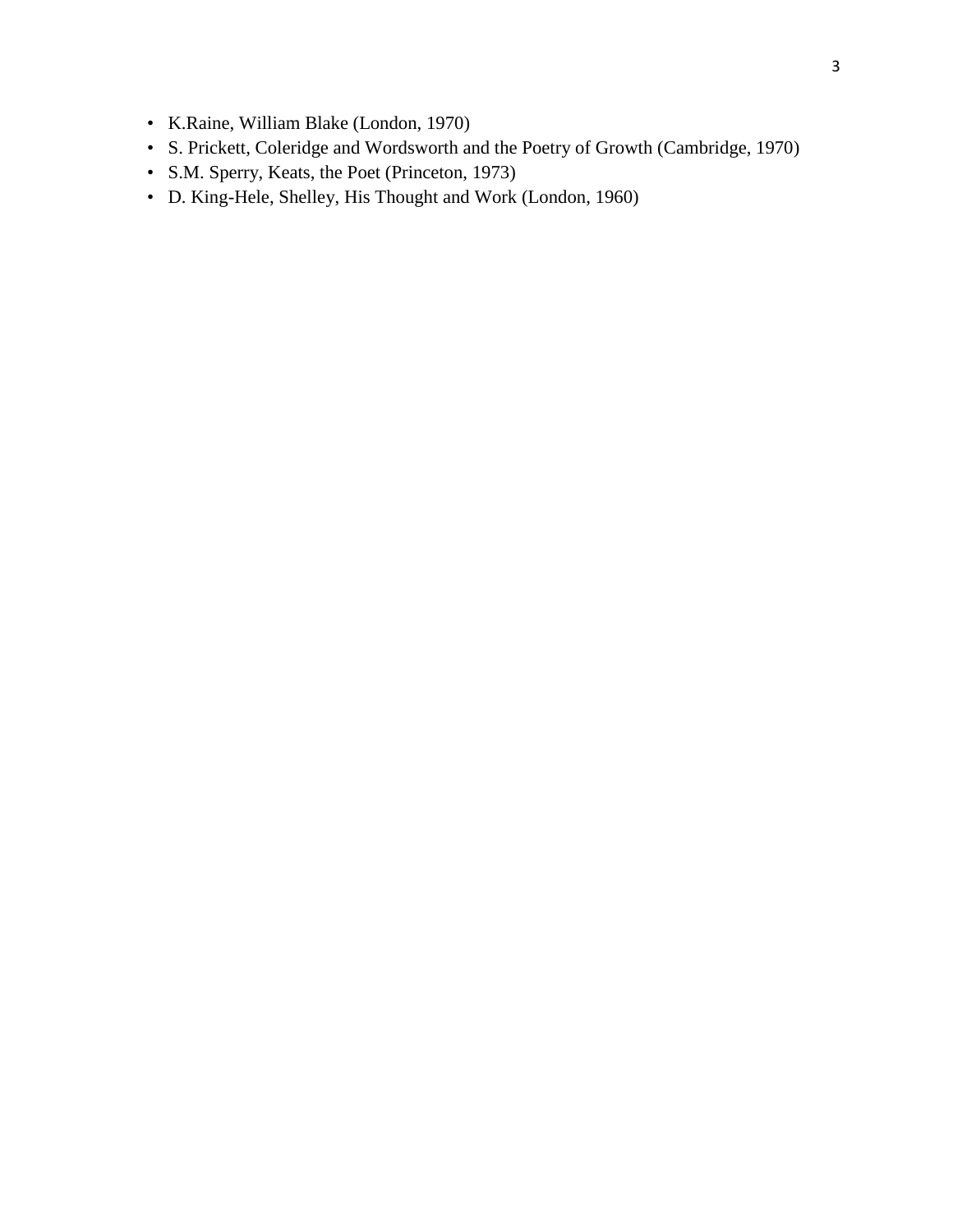### **Paper Eng 0202: Literature of the Victorian Period**

#### **English 0202: Literature of the Victorian Period:**

**Objectives:** The Victorian period saw a further consolidation of the changes instituted in the earlier period. With the rise of Colonialism and Imperialism, Europe had a hegemonic control over the rest of the world. Social Realism became a preferred mode in fiction and drama. Some of the great achievements of the period were in the Realistic novel. When we come toward the end of the period, we begin to look forward to the 'modern,' which begins to manifest itself in French literature towards the close of the 19<sup>th</sup> century. The literature, culture and thought of the period help us understand 'modernity' in all its complexity. This course will introduce students to some significant literary and non-literary texts of the period.

#### **Unit 1:**

- Charles Dickens *Great Expectations*
- Thomas Hardy *Tess of d'Urbervilles*

#### **Unit 2:**

- Emily Bronte *Wuthering Heights*
- George Eliot *The Mill on the Floss*

#### **Unit 3:**

**Alfred Tennyson**  "Break, Break, Break", "Charge of the Light Brigade", Selections from "In Memoriam A.H.H." **Elizabeth B. Browning**  "The Runaway Slave at Pilgrim's Point", "The Cry of the Children" **Robert Browning** "Porphyria's Lover", "My Last Duchess", "Andrea del Sarto" **Bronte Sisters Emily** "The Prisoner A. Fragmant", "Death" **Charlotte** "The Wife's Will", "Evening Solace" **Anne** "If this be all", "A Word to the 'Elect'" **Pre-Raphaelites D.G. Rossetti "**The Blessed Damozel", "Redemption" **Christina Rossetti** "The Thread of Life", "Bride Song" **Matthew Arnold** "Dover Beach", "The Scholar Gipsy" **Unit 4: Matthew Arnold**, "The Study of Poetry" **Thomas Carlyle**, "The Hero as a Poet: Dante, Shakespeare" **John Ruskin**, Selected passages from *Sesame and Lilies* ("Of Queens' Gardens") **John Stuart Mill & Jeremy Bentham** Selections from *Utilitarianism*  **Suggested Readings** Auerbach, Nina. *Woman and the Demon: The Life of a Victorian Myth*. Cambridge MA: Harvard University Press, 1982.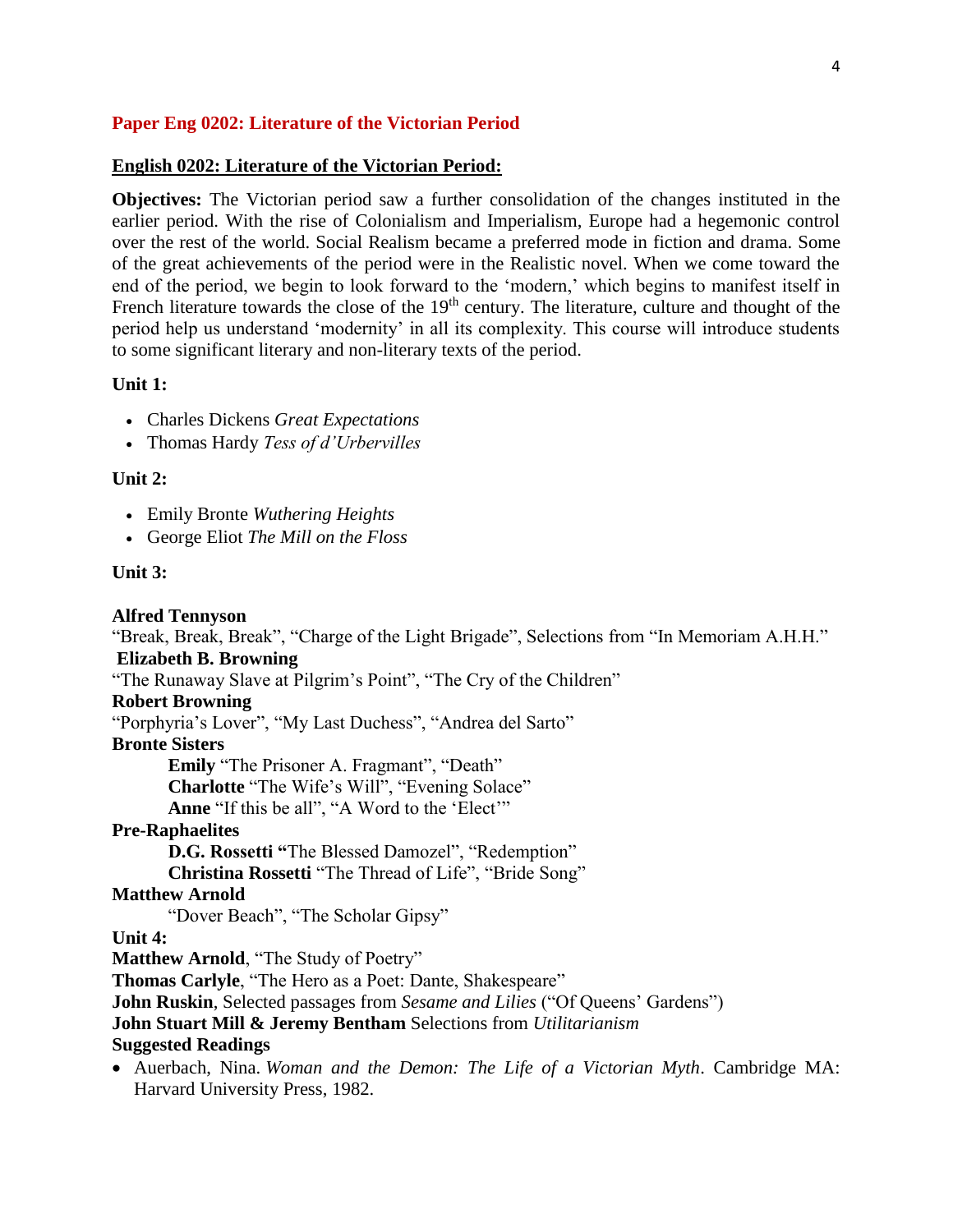- Bloom, Harold (ed.). *Bloom's Modern Critical Interpretations: Charles Dickens' Great Expectations*. New York: Bloom's Literary Criticism, 2010.
- Byron, Glennis. *Dramatic Monologue .*New York: Routledge, 2003*.*
- Cunningham, Valentine (ed.). *Victorian Poets: A Critical Reader*. Manchester: Miley Blackwell, 2014.
- Gilbert Sandra and Susan Gubar. *The Madwoman in the Attic: The Woman Writer and the Nineteenth-Century Literary Imagination, 2nd ed.* Yale University Press: New Haven and London, USA and U.K., 2000.
- Johns Hopkins UP, 1985.
- Jusova, Iveta. *New Woman and the Empire*. Columbus: Ohio State University Press, 2005.
- Kranidis, Rita S. *Subversive Discourse: The Cultural Production of Late Victorian Feminist Novels*. London: Macmillan, 1995.
- Martin, Loy D. *Browning's Dramatic Monologues and the Post Romantic Subject*. Baltimore:
- Poovey, Mary. *Uneven Developments: the Ideological Work of Gender in mid-Victorian England.* Chicago: University of Chicago Press, 1988.
- Showalter, Elaine. *A Literature of Their Own: British Women Novelists from Bronte to Lessing*. London: Virago, 1978.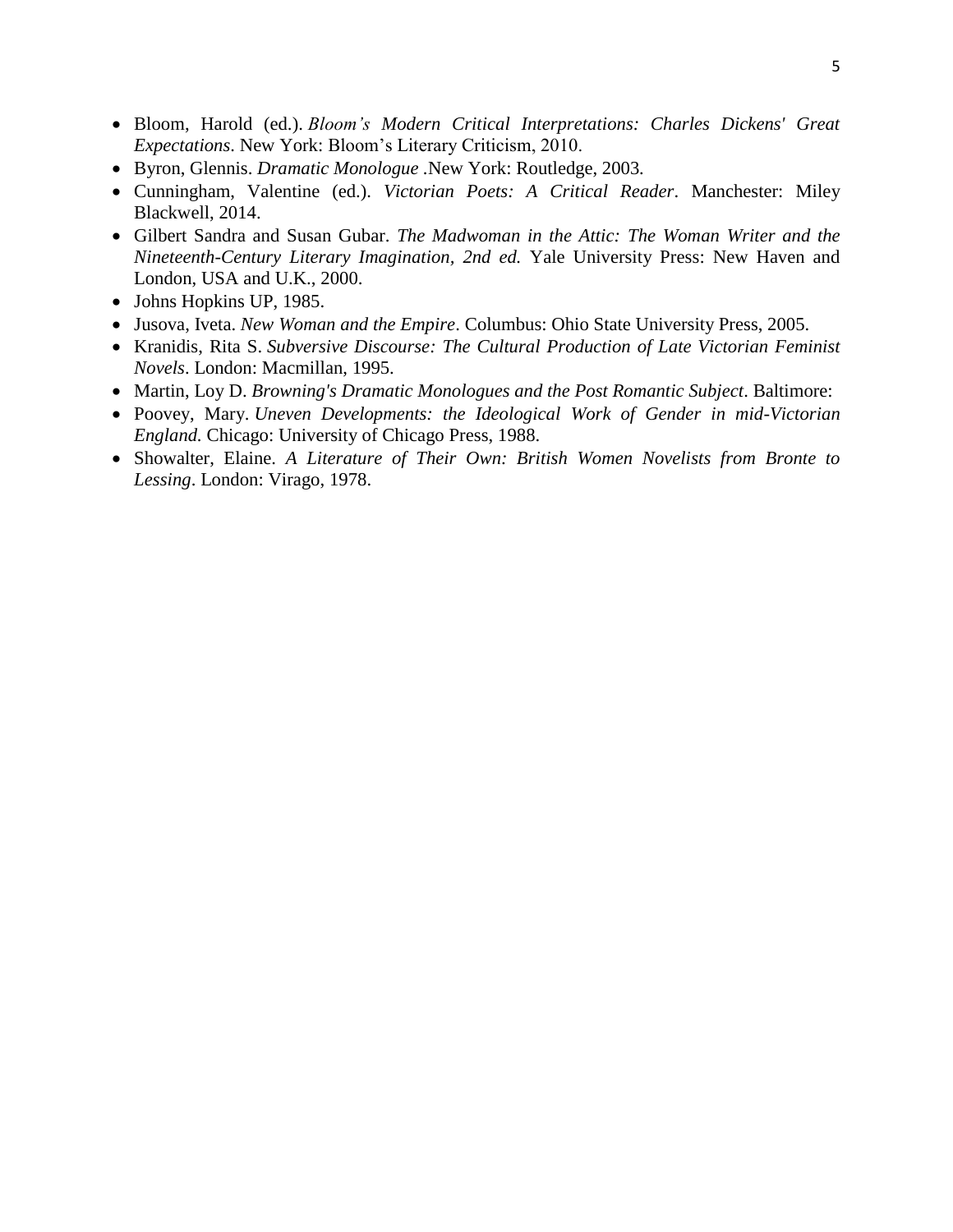# **Paper Eng 0203: Literary Criticism and Theory - 1**

### **Objectives and Learning outcome:**

- To introduce to students, the major works of literary criticism from the Western tradition;
- To make them aware of the evolution of the literary critical ideas of the last 200 years;
- To impart knowledge of the intellectual history of modernity and its relation to arts and culture.

### **Unit 1 – Classical Criticism**

Plato, Selections from *Republic* (Books III and X)

Aristotle, "On Tragedy (From *Poetics*)"

Horace, "Ars Poetica" Bharata Muni – Rasa theory from *'Natyashastra'*

### **Recommended reading:**

Longinus, "On the Sublime"

#### **Unit 2 – Renaissance and Neoclassical Criticism**

Sidney, *An Apology for Poetry*

Dryden, "An Essay on Dramatic Poesy"

Pope, "Essay on Criticism"

Johnson, "Preface to Shakespeare"

### **Recommended Reading:**

Bacon, *Advancement of Learning*

Hobbes, "Answer to Davenant's preface to *Gondibert*"

## **Unit 3 – Romantic and Victorian Criticism**

Wordsworth, "*Preface to The Lyrical Ballads*"

Coleridge, *Biographia Literaria.* (Ch. IV, XIII, and XIV)

Immanuel Kant – selections from *"The Critique of Aesthetic Judgment"*

Arnold, "The Function of Criticism at the Present Time"

#### **Recommended Reading:**

Locke, *An Essay Concerning Human Understanding*

Shelley, *A Defence of Poetry*

#### **Unit 4 – Modern Criticism Selections from**

Cleanth Brooks -Irony as a principle of structure Martin Esslin – *The Theatre of the Absurd.* Rene Wellek and Warren – selections from *"Theory of Literature"* Northrop Frye - The Archetypes of Literature

### **Recommended reading:**

Georg Lukacs, *The Theory of the Novel,* Chapters 4 and 5 Charles Darwin, "Natural Selection" from *The Origin of the Species* **Suggested Readings** M.H. Abrams, *The Mirror and the Lamp: Romantic theory and the Critical Tradition* (New York, 1953) David Lodge: (ed.) *Modern Criticism and Theory- A Reader* (Pearson, 2005) *---. A Handbook of Critical Approaches to Literature* (OUP, 2005) James Reeves, *The Critical Sense: Practical Criticism of Prose and Poetry* (William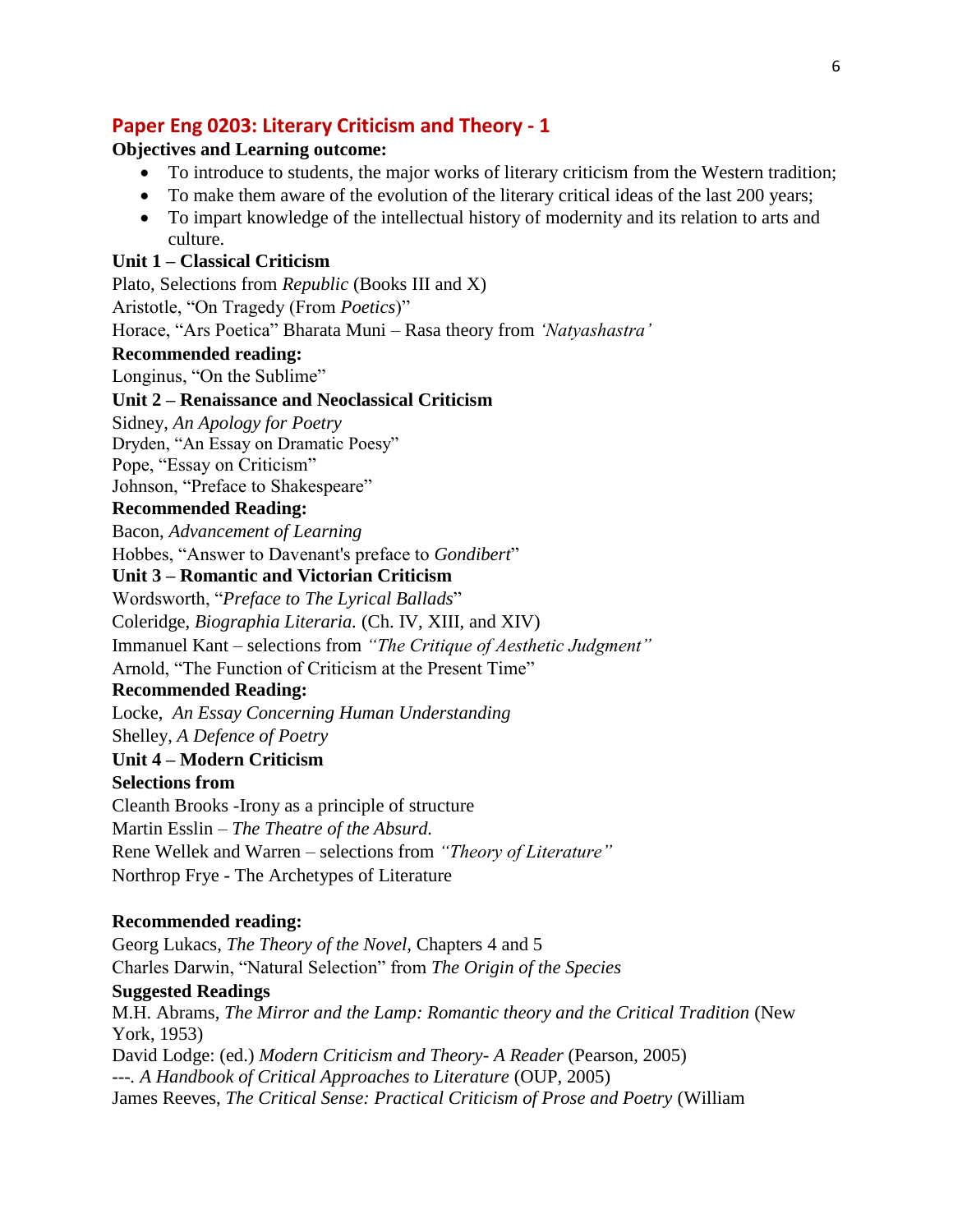#### Heinemann)

*The Norton Anthology of Theory and Criticism* (2001) M.S. Nagarajan, *English Literary Criticism and Theory*. Orient Blackswan Pvt. Ltd. Gary Day, *Literary Criticism: A New History.* Edinburgh UP, 2008 Plato, *The Republic*, Book X, tr. Benjamin Jowett (New York: Random House, 1957).

#### **Paper Eng 0204: Literature and Society**

**Objectives:** The objective of the present paper is to introduce a range of texts that deal with issues of gender, race, caste and class so as to develop sensitivity amongst students towards the manners in which these complex phenomena intersect with each other to create experiences of marginality or privilege. The paper examines texts from different countries and social locations. In addition, the larger historical and political constructs (such as discourses of family, nation, religion and science) that impact individual experience of gender, race, caste and class are foregrounded in the discussion of these texts and films.

#### **Unit 1**

- Thomas Hardy- Jude the Obscure
- John Osborn Look Back in Anger
- $\bullet$  T. S Eliot Gerontion

### **Unit 2**

- Conrad -Heart of Darkness:
- Chinua Achebe Things fall Apart.
- Derek Walcott- The Sea is History, A City's Death by fire, A far cry from Africa
- Wole Soyinka Civilian & Soldier , Procession 1- Hanging Day

#### **Unit 3**

- $\bullet$  Ibsen Doll's House
- Nathaniel Hawthorne the scarlet letter
- Sylvia Plath Daddy, Margaret Atwood 'Spelling

#### **Unit 4**

- Hanif Mohmmed Our Lady of Alice Bhatti
- Amitav Ghosh The Imam and the Indian (Title essay)
- Namvar Singh Decolonizing the Indian Mind

### **Recommended Reading**

- Sandra Gilbert and Susan Gubar. *The Mad Woman in the Attic:The Woman Writer and the Nineteenth-Century Literary Imagination.* New Haven: Yale UP, 2000.
- Frantz Fanon. Black Skin White Masks trans. by Charles Lam Markmann, London, Pluto Press: 1986.
- Bell hooks. "Homeplace: A Site of Resistance," Yearning: Race, Gender and Cultural
- Politics. London: Turnaround, 1991.
- Lewis Gordon. "Existential Dynamics of Theorizing Black Invisibility," Existence in Black. New York & London: Routledge, 1997.
- Charles W. Mills. Blackness Visible: Essays on Philosophy and Race. Ithaca: Cornell University Press, 1998, p.107.
- Edward Said (ed), Literature & Society
- Elaine Showalter. "Towards the Feminist Poetics" in David Lodge. Twentieth Century Literary Criticism: A Reader, Vol. I.
- Lawrence Levine, Black Culture and Black Consciousness, Oxford: OUP, 1977